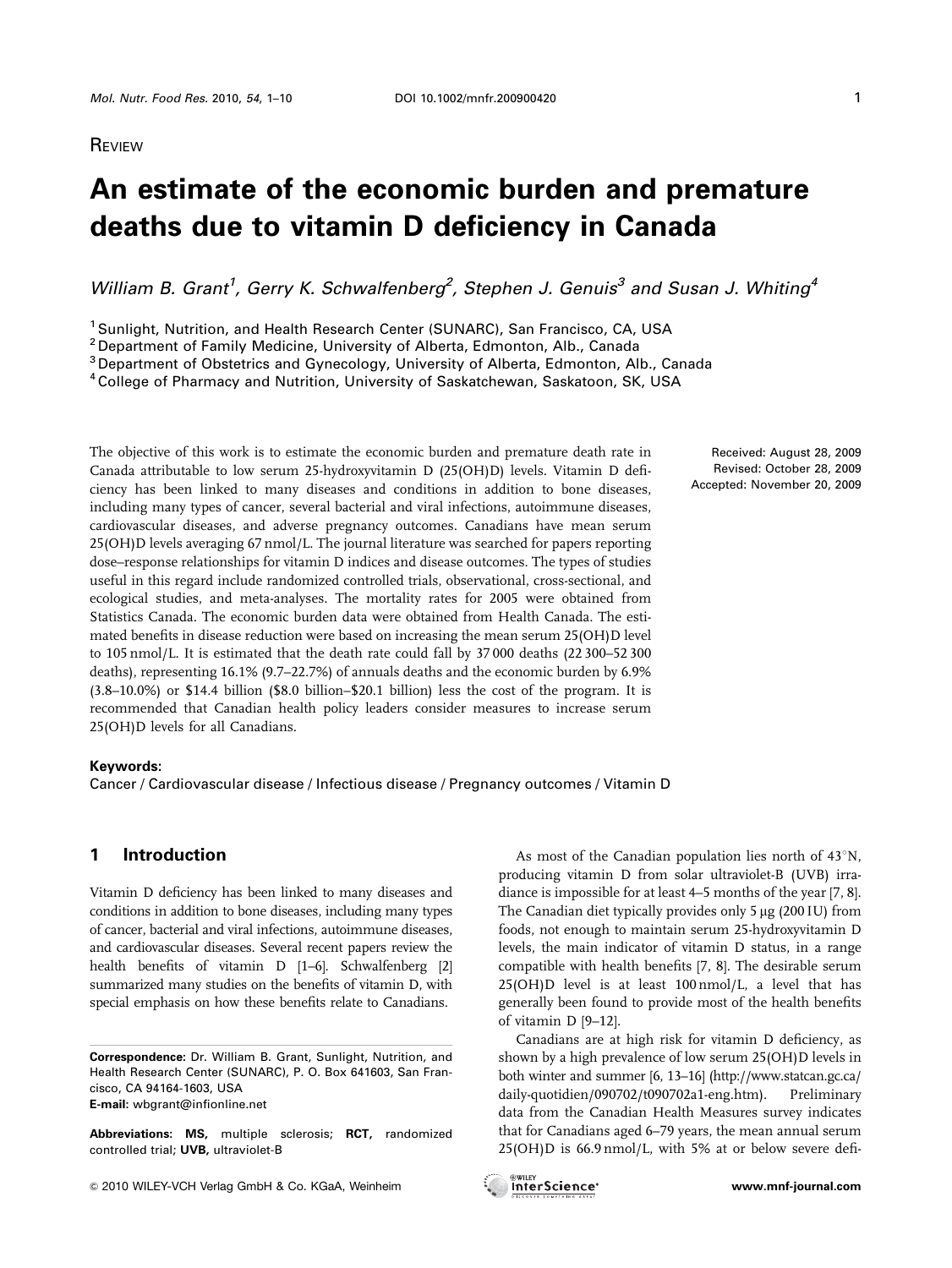ciency  $(<$  25 nmol/L) and only 10% at or above the optimal level (100 nmol/L) [16].

The objective of this work is to estimate the burden of disease from vitamin D deficiency in Canada and how the number of deaths per year as well as how the economic burden could change if the mean serum 25(OH)D of Canadians was increased from 67 to 105 nmol/L, a value that would ensure that over half of the population has levels in the optimal range. This task is hindered by the fact that for many diseases, the basis for a vitamin D dose–disease response relationship is limited to a small number of observational and cross-sectional studies along with ecological and mechanistic studies. Until recently, many of the randomized controlled trials (RCTs) used 400 IU/day of vitamin D [17], which is insufficient to produce a significant effect for any disease other than rickets. However, we argue that in the case of vitamin D, RCTs are not necessarily required to determine dose–response relationships because vitamin D is a naturally occurring compound and that as humans moved to different solar environments, skin pigmentation adapted to permit vitamin D production while still affording protection against the adverse effects of free radical formation and DNA damage [18]. In addition, all cells have vitamin D receptors and they control gene expression [19]. Given a sufficient number of observational studies, meta-analyses can be performed to determine rather robust dose–response relationships. As for evaluating whether the link between vitamin D and various diseases are causal, the criteria for causality as laid down by A. Bradford Hill [20] can be used [21].

#### **1.2 Data sources**

For this study, reports on the effects of solar UVB and vitamin D were obtained by searching the PubMed database (http://www.pubmed.gov) administered by the National Institutes of Health and the National Library of Medicine. Articles were chosen based on finding significant vitamin D effects for disease incidence or mortality rates. Included are case-control, cohort, meta-analyses of observational data and RCTs that used more than 400 IU/day vitamin D. Oral intake of 400 IU/day of vitamin D reduces the risk of rickets but has little benefit for cancer [17].

Data on deaths and death rates for 2005 for diseases related to vitamin D were obtained from the Statistics Bureau, Canada [22] (http://www.statcan.gc.ca/pub/84–215 x/2008000/tbl/tbla1-eng.htm).

The economic burden data were obtained from Economic Burden of Illness in Canada, 1998 [23] (http://www.phacaspc.gc.ca/publicat/ebic-femc98/pdf/ebic1998.pdf).

Although this report is a decade old, it is nevertheless the most recent comprehensive report and includes both direct and indirect costs. The values were updated to values for 2008 by using the inflation factor in a recent Canadian government report [24] (http://secure.cihi.ca/cihiweb/ products/nhex\_2008\_en.pdf).

The health benefits of higher serum 25(OH)D levels were estimated in Grant et al. [25]. The estimated benefits range from 10% for chronic obstructive pulmonary disease to 60% for multiple sclerosis (MS). For 2007, the reduction in economic burden for Western Europe was estimated at 187 billion  $\epsilon$  per year. The estimated beneficial effects of vitamin D in this study differs somewhat from that in Grant et al. [25] in that additional studies are now available for some diseases while the evidence for other diseases is now considered preliminary rather than strong.

Table 1 summarizes comparisons of benefits of vitamin D supplements or higher serum 25(OH)D from the literature search for the health benefits of vitamin D. Representative results are given for vitamin D-sensitive diseases important in Canada. In some cases, information is available regarding vitamin D dose–disease response at several serum 25(OH)D levels.

# **2 Results**

#### **2.1 Cancer**

There are several studies that can be used for estimating the dose–response for cancer: the Physicians' Follow Up Health Study [41], meta-analyses determined for breast [27] and colorectal [9] cancer incidence, and the results of a RCT for allcancer incidence [11]. The assumption is made that incidence and mortality rates have similar dose–response relationships. Support for this assumption is found in an ecological study of cancer incidence and mortality rates in the United States with respect to solar UVB doses and other factors. For most cancers, higher correlations with UVB were found for mortality rate than incidence rate [42]. From these studies, the best estimate is that increasing serum 25(OH)D from about 75 to 105 nmol/ L, all-cancer incidence rates would decrease by about 25% (15–35%), a value which is adopted for Canada going from 67 to 105 nmol/L mean value. Note that the uncertainty range is not a 95% confidence interval but, rather, an estimate based on ranges reported in various studies. This approach is used throughout this paper.

#### **2.2 Cardiovascular disease**

For the family of cardiovascular diseases, there are several recent papers with odds or risk ratios for incidence or death with respect to ranges of serum 25(OH)D (Table 1). When the results of these studies are plotted in terms of hazard ratio with respect to serum 25(OH)D by quantile from four studies [29–32] in a preliminary pooled analysis, a very significant inverse correlation is found. The hazard ratios for serum 25(OH)D levels compared to 107 nmol/L are 1.2 for 80 nmol/L, 1.4 for 56 nmol/L, 1.6 for 43 nmol/L, and 2.0 for 26 nmol/L. The finding is that increasing serum 25(OH)D level from 62.5 to 105 nmol/L reduces risk by 25% (15–35%).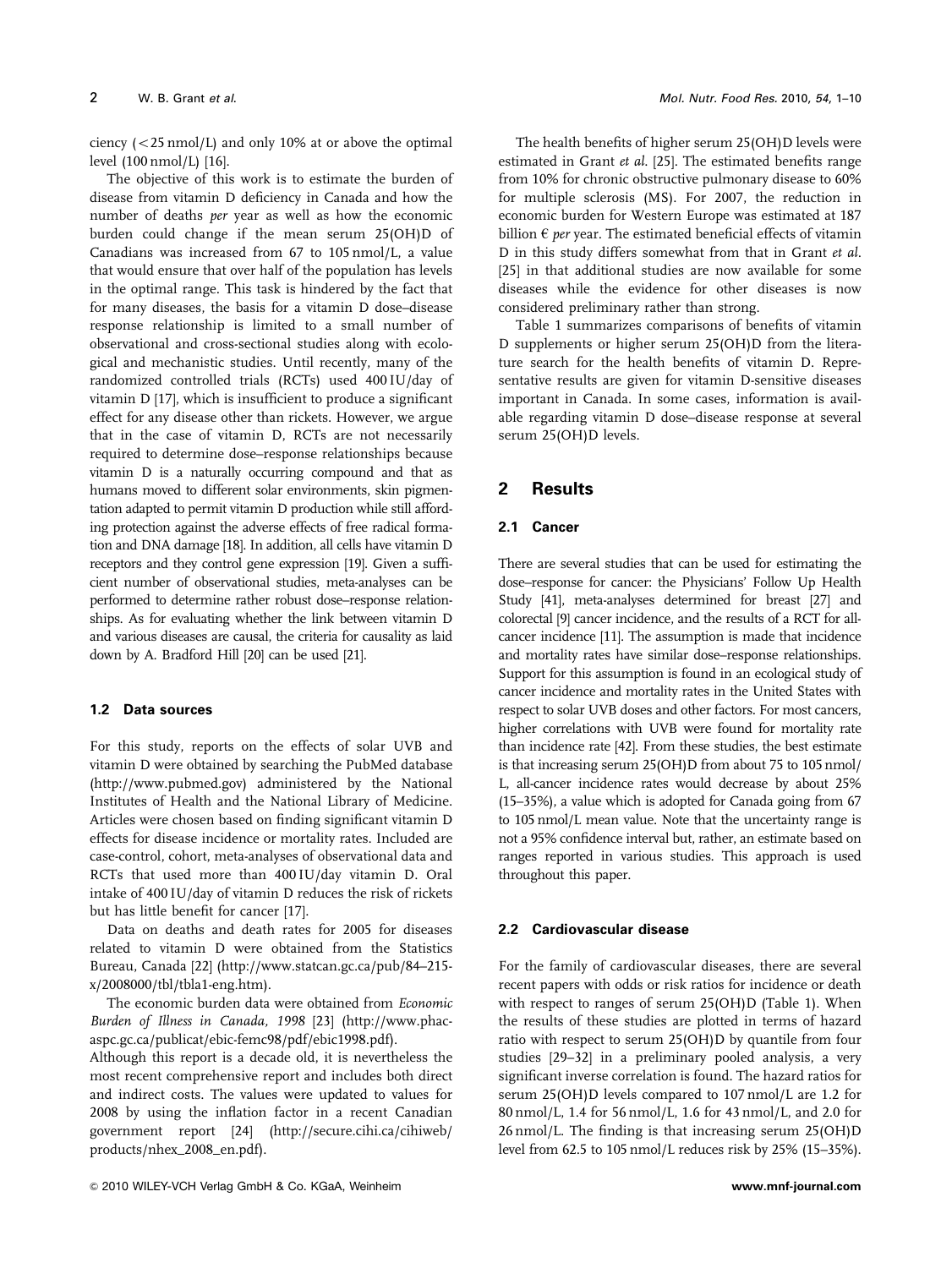|                                                               | Table 1. Recent results from the literature regarding disease outcome with measures of serum 25(OH)D or oral intake of vitamin D                                                                                                               |                           |                                              |
|---------------------------------------------------------------|------------------------------------------------------------------------------------------------------------------------------------------------------------------------------------------------------------------------------------------------|---------------------------|----------------------------------------------|
| Disease incidence                                             | Finding with respect to serum 25(OH)D level or vitamin D supplementation                                                                                                                                                                       | Study type                | Reference                                    |
| Cancer (all)                                                  | (serum 25(OH)D increased from 29 to 39 ng/mL RR = 0.59 (95% CI, 0.29-1.21;<br>RR=0.232 (Cl, 0.09, 0.60; $p$ < 0.005) for 1100 IU/day +1450 mg/day calcium<br>$p = 0.15$ ) for 1450 mg/day calcium                                              | RCT                       | $\Xi$                                        |
| Breast cancer<br>Breast cancer                                | 50% reduction for 30 versus 5 ng/mL<br>OR=0.56 (95% Cl, 0.41–0.78) for 40 versus <20 ng/mL<br>OR=0.46 (95% Cl, 0.32–0.64) for 38 compared to 6 ng/mL                                                                                           | Meta-analysis<br>ပ္ပ      | [26, 27]<br>$[28]$                           |
| Colon cancer                                                  |                                                                                                                                                                                                                                                | Meta-analysis             | <u>[6]</u>                                   |
| Cardiovascular disease, death                                 | HR=0.76 (95% Cl, 0.60-0.95) for the highest quintile of                                                                                                                                                                                        | Cohort, Finland 933/6219  | $[29]$                                       |
|                                                               | Adjusted HR=2.36 (95% CI = 1.17-4.75), for 25(OH)D<br>25(OH)D level versus the lowest<br>$<$ 10.0 versus 40.0 ng/mL)                                                                                                                           | Cohort, USA 767 deaths    | $[30]$                                       |
| Coronary heart disease, incidence                             |                                                                                                                                                                                                                                                | Cohort 454/18,225         | $\frac{1}{2}$                                |
| Coronary heart disease, death<br>Diabetes mellitus, incidence | RR=2.09 (95% Cl, 1.24–3.54; <sub>Ptrend</sub> =0.02) for <10 <i>versus</i> >30 ng/mL<br>HR=2.17 (95% Cl, 1.58–2.99) <10 ng/mL;=1.40 (1.03–1.91) for >10 but <20 ng/mL<br>Combined daily intake of $>$ 1200 mg calcium and $>$ 800 IU vitamin D | Cohort                    | $[32]$<br>$\begin{bmatrix} 33 \end{bmatrix}$ |
|                                                               | was associated with a 33% lower risk of type 2 diabetes with RR of 0.67<br>(95% Cl, 0.49–0.90) compared with an intake of $<\!\!600\,\mathrm{mg}$ and 400 IU                                                                                   |                           |                                              |
|                                                               | nd vitamin D, respectively<br>calcium ar                                                                                                                                                                                                       |                           |                                              |
|                                                               | OR = 0.28 (95% Cl, 0.10–0.81 for >30 <i>versus &lt;</i> 10 ng/mL (males)<br>OR = 0.62 (95% Cl 0.41–0.94) for males and 0.59 (95% Cl 0.38–0.91) for                                                                                             | Nested CC                 | [34]                                         |
|                                                               | females for highest versus lowest calcium intake with higher vitamin D intake                                                                                                                                                                  |                           | $\begin{bmatrix} 35 \end{bmatrix}$           |
| Influenza, common cold                                        | RR = 0.4 for 800 IU/day versus placebo; = 0.1 for 2000 IU/day versus placebo                                                                                                                                                                   | ပ္ပ                       | $[36]$                                       |
| Pneumonia as a complication                                   | Adjusted r for case-fatality rate with respect to UVB index=0.77 following                                                                                                                                                                     | Ecologic study            | $[37]$                                       |
| of influenza                                                  | incidence of A/H1N1 influenza in the US in 1918                                                                                                                                                                                                |                           |                                              |
| Falls and fractures                                           | RR = 0.81 (95% Cl, 0.71-0.92) for 700-1000 IU/day                                                                                                                                                                                              |                           | $[38]$                                       |
| All-cause mortality                                           | MRR = 1.26 (95% Cl, 1.08-1.46) $> 32.1$ versus < 17.8 ng/mL                                                                                                                                                                                    | ပ္ပ                       | $[39]$                                       |
|                                                               | : proportional HR = 1.88 (95% CI, 1.02-3.44; p=0.04) for mean<br>25(OH)D of 12 versus 24 ng/mL<br>Adjusted Cox                                                                                                                                 | Cohort 51/614             | [40]                                         |
|                                                               | versus $>$ 40 ng/mL and for levels of 10.0–24.9 ng/mL was 1.47 (95% CI = 1.09–1.97)<br>for subjects with levels $<$ 10.0 ng/mL was 1.83 (95% CI = 1.14-2.94)<br>Adjusted HR                                                                    | Cross-section 1493 deaths | $\begin{bmatrix} 30 \end{bmatrix}$           |

WHO; CC, case-control; Cl, confidence interval; COPD, chronic obstructive pulmonary disease; CS, cross-sectional; FEV1, forced expiratory volume in the first second; FVC, forced vital<br>capacity; HR, hazard ratio; NHANES III WHO; CC, case-control; CI, confidence interval; COPD, chronic obstructive pulmonary disease; CS, cross-sectional; FEV1, forced expiratory volume in the first second; FVC, forced vital capacity; HR, hazard ratio; NHANES III, National Health and Nutrition Examination Survey III; OR, odds ratio; RR, relative risk; SE, standard error.

## *Mol. Nutr. Food Res.* 2010, *54*, 1–10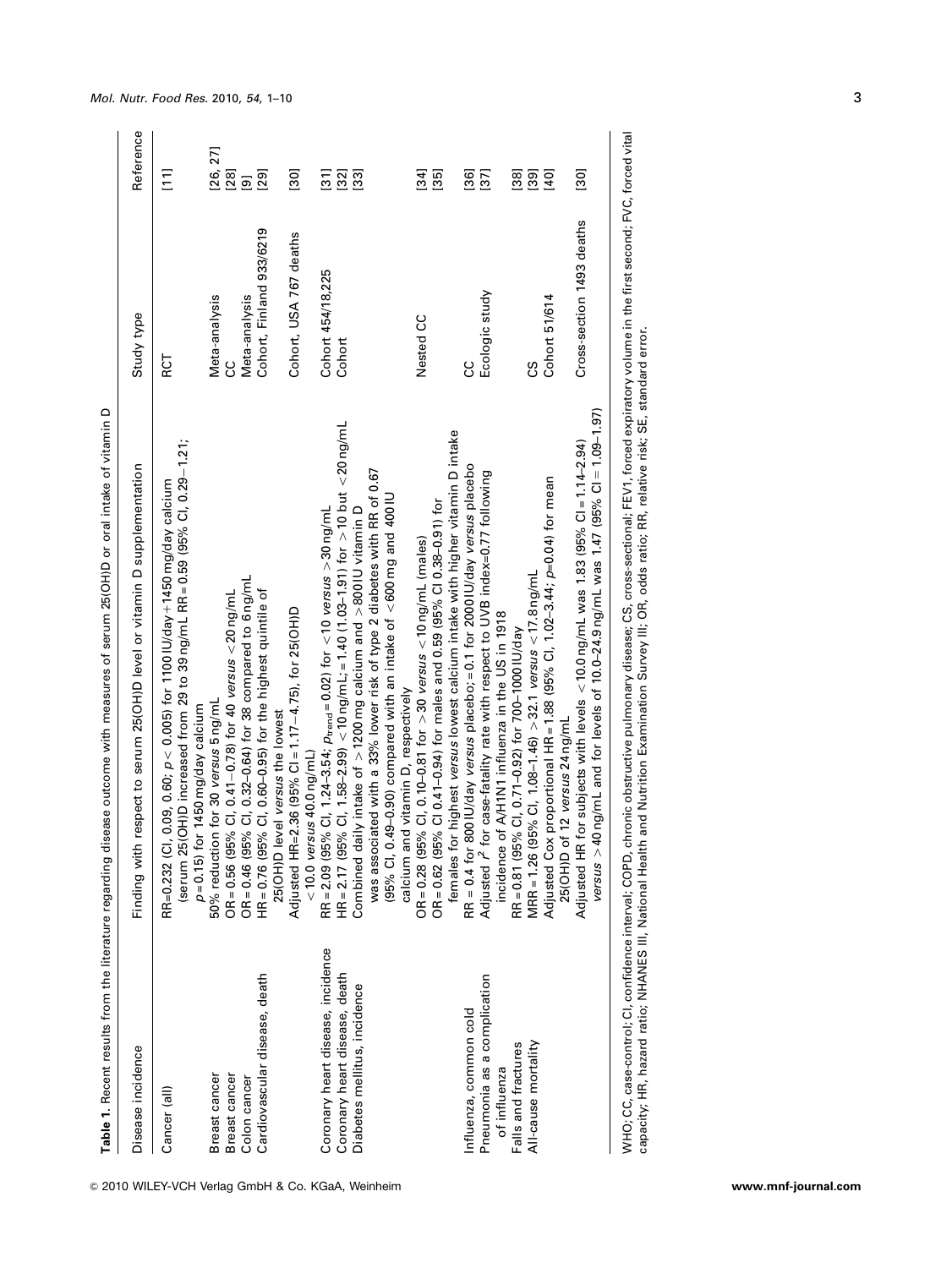#### **2.3 Type 2 diabetes mellitus**

There are three recent papers that present dose–response relationships for type 2 diabetes mellitus from observational studies [33, 34]. Calcium supplementation also reduced the risk of diabetes. In two nested-case control studies in Finland, a benefit for vitamin D was found for men but not for women [34]. The reasons for the difference were not readily apparent. However, in a study from New Zealand, vitamin D supplementation that brought 25(OH)D levels above 80 nmol/L improved insulin resistance by 12% [43]. Increasing vitamin D levels from 25 to 75 nmol/L results in a 60% improvement in insulin sensitivity [44].

#### **2.4 MS**

For MS, the primary risk factor is infection by the Epstein-Barr virus and vitamin D reduces the risk of MS by greatly reducing the risk of Epstein-Barr virus infection [45]. Based on the geographical prevalence of MS in the United States [46], vitamin D greatly reduces the risk of MS since the prevalence increases rapidly with increasing latitude, an index of wintertime solar UVB and vitamin D [47]. A value of 40% (20–60%) reduction is used. However, once MS develops, vitamin D can reduce the symptoms but not reverse the disease [48]. A recent comprehensive review of the evidence indicates that vitamin D reduces the risk of developing MS and is likely to be beneficial in treatment [49].

## **2.5 Fall and fractures**

The minimum level of 25(OH)D to achieve optimal bone health should be 80 nmol/L for all people for two reasons: parathyroid hormone levels begin to increase when the 25(OH)D level is below 78 nmol/L [50], and a mean level of 86 nmol/L results in a 65% increase in absorption of calcium as compared to a level of 50 nmol/L [51]. A recent study showed a 72% reduction of falls when 800 IU of vitamin D were given. There was no benefit with 200/400/ 600 IU of vitamin D [52]. For risk of fracture, the metaanalysis of RCTs [53] is used. However, this estimate is probably an underestimate for this study since the metaanalysis compared the risk for supplementation with 700–800 IU/day of vitamin D compared to 400 IU/day and none of the treated subjects achieved a level close to 100 nmol/L. In this study, a value of 30% (95% CI, 20–40%) is used; however, since we do not have data for falls separate from musculoskeletal diseases, a value of 10% (5–15%) is used in the analysis.

#### **2.6 Influenza, pneumonia**

It has been hypothesized that epidemic influenza was seasonal largely due to annual variations in solar UVB doses [54], and this hypothesis was then supported in a post hoc analysis of incidence of influenza and common cold in a 3-year vitamin D supplementation study [36]. The mechanism whereby vitamin D reduces the risk of viral and bacterial infections is through induction of human cathelicidin, LL-37 [55], which has antimicrobial and antiendotoxin properties [56]. Since bacterial pneumonia is often a consequence of influenza infection in older people and all people in the case of H1N1 influenza [57], it is noted that vitamin D also reduces the risk of pneumonia [37]. A recent study in Canada found the mean vitamin D level for the acute lower respiratory infection subjects admitted to the pediatric intensive care unit  $(49 + 24$  nmol/L) was significantly lower than that observed for both control  $(83 \pm 30 \text{ nmol/L})$  and acute lower respiratory infection subjects admitted to the general pediatrics ward  $(87\pm39 \text{ nmol/L})$  [58]. Based on these studies, a value of 30% (20–40%) reduction is used.

#### **2.7 Septicemia**

Septicemia is bacterial infection of the blood and is generally associated with infections contracted in hospitals, especially after operations. It was hypothesized that septicemia is vitamin D sensitive, based on the epidemiology of septicemia in the United States, which has all the hallmarks of a vitamin D-deficiency disease based on geographical and seasonal variations, racial disparities, and comorbid disease links [59]. This hypothesis paper was supported by a casecontrol study at Emory University that found those who developed septicemia or who were in the intensive care unit had much lower serum 25(OH)D levels than community controls [60]. As a precaution, all people undergoing operations in hospitals should increase their serum 25(OH)D levels a week prior to the operation if possible by taking 50 000 IU/day of vitamin D2 or D3 if serum levels were below 100 nmol/L [61]. In this study, a reduction of 25% (15–35%) is used.

#### **2.8 Pregnancy outcomes**

With increasing recognition of the critical role that vitamin D maintains in myriad physiological functions, there has been mounting concern about the potential impact of inadequate levels of this hormone during the critical phase of in utero formation and development. Emerging evidence is only now clarifying important functions that vitamin D exerts during pregnancy on mother and fetus, as summarized in Table 2.

Further, as vitamin D status in pregnancy has been linked to fetal lung development, and higher gestational intake of vitamin D linked to reduced asthma risk in offspring, there is deliberation as to whether hypovitaminosis-D may be a major determinant of the burgeoning asthma pandemic [67]. Longitudinally, maternal vitamin D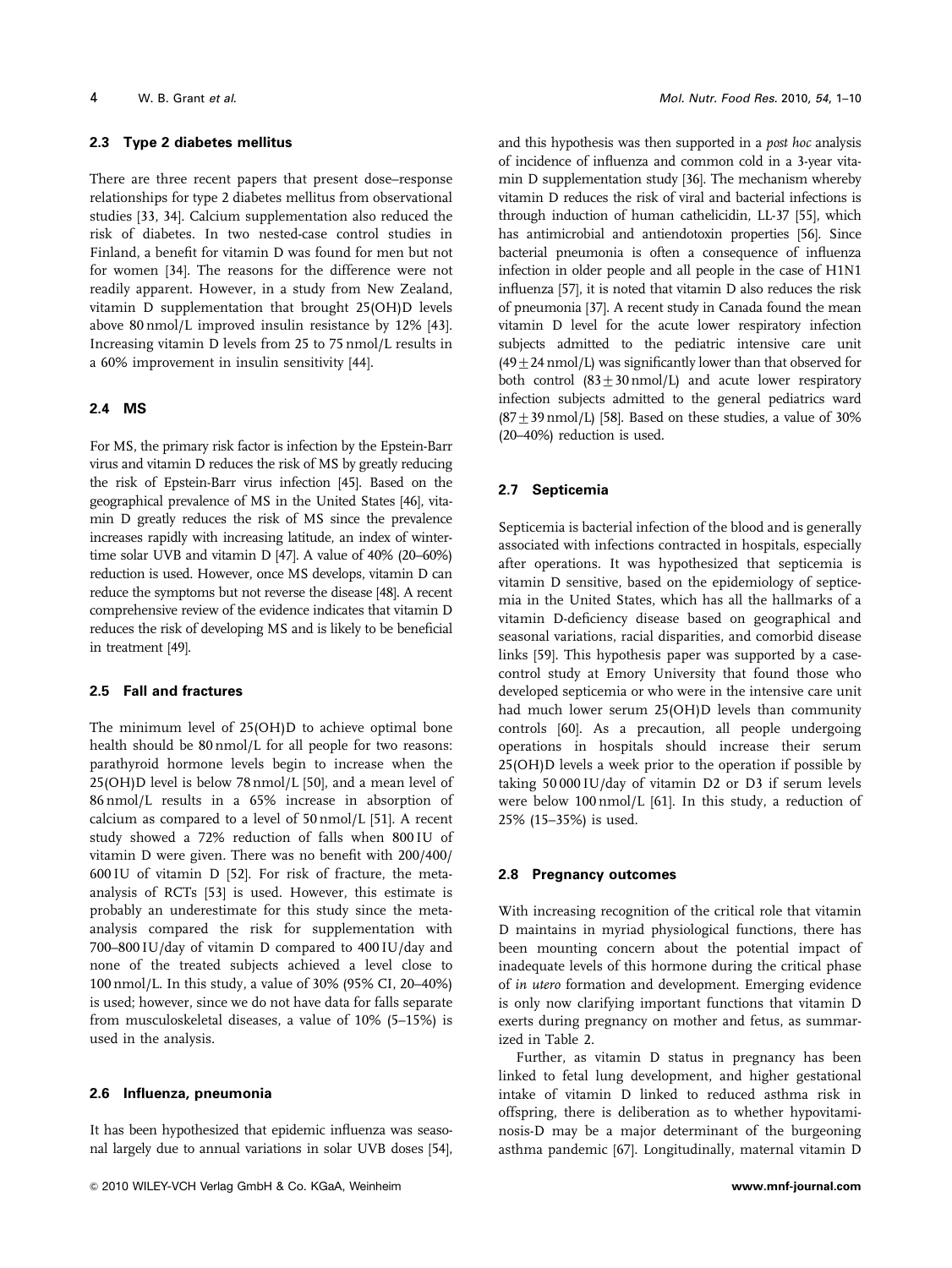status during pregnancy directly correlates with subsequent whole-body and lumbar spine bone mineral content in progeny at 9 years of age [68]. Research in cardiology suggests that gestational vitamin D deficiency may be a determinant of preventable infant heart failure [69], while respiratory research suggests an association between lower respiratory infection in newborns with vitamin D inadequacy likely arising from maternal insufficiency [70]. There is the concern about insufficient vitamin D as a possible factor contributing to the skyrocketing rates of autistic spectrum disorder [71, 72]. While the full extent of the economic and humanitarian impact of widespread vitamin D deficiency during pregnancy remains to be seen, there has been a call to provide pregnant and nursing women with sufficient vitamin D to obtain optimal status for themselves and their children [10]. It is assumed that costs of pregnancy could be reduced by 10% (5–15%) with higher serum 25(OH)D levels.

## **2.9 Summary tables**

Table 3 summarizes incidence, prevalence, and deaths for vitamin D–sensitive diseases for 2004, along with an

estimate of the number of deaths that could be avoided from the various diseases if the mean serum 25(OH)D level in Canada increased from about 63 to 100 nmol/L. An estimated 37 000 deaths (22 300–52 300 deaths), representing 16.1% (9.7–22.7%) of annual deaths, could be considered premature. This estimate is consistent with an estimate based on a pooled analysis of data from three studies [30, 32, 39]. Based on that analysis, an increase in all-cause mortality rate of about 20% would be expected for 67 nmol/L versus 105 nmol/L.

Table 4 provides an estimate of the economic burden of vitamin D-sensitive diseases in the early 2000s. Based on the economic burden for cancer and cardiovascular diseases and all diseases in 1998 (total was \$159.4 billion), of which \$83.9 billion was direct (hospitals, drugs, physician care, other institutions, and miscellaneous), whereas \$75.5 billion was indirect (mortality, long-term illness, and short-term disability [23]), it is estimated that the total economic burden of disease in 2005 was \$200 billion plus \$10 billion for dental care. The reduction in economic burden from higher serum 25(OH)D levels is estimated at 6.9% (3.8–10.0%) or \$14.4 billion (\$8.0 billion–\$20.1 billion) of total economic burden for health care.

**Table 2.** Obstetric and gynecologic outcomes related to inadequate vitamin D levels

| Adverse outcome               | Finding                                                                                  | Study type | Reference |
|-------------------------------|------------------------------------------------------------------------------------------|------------|-----------|
| Gestational diabetes mellitus | $OR = 1.29$ ((95% CI: 1.05–1.60) for each 12.5 nmol/L decrease<br>in serum 25(OH)D       | CC         | [62]      |
| Preeclampsia                  | Adjusted OR = 2.4 (95% CI, 1.1–5.4) for a 50 nmol/L decline<br>in serum 25(OH)D          | CC.        | [63]      |
| Cesarean section, primary     | Adjusted OR = 3.84 (95% CI, 1.71–8.62) 37.5 versus<br>$>$ 37.5 nmol/L                    | CС         | [64]      |
| Schizophrenia in offspring    | OR = 7.0 (95% CI, 0.7–75.3, $p = 0.08$ ) for influenza antibodies<br>in first trimester  | CC.        | [65]      |
| Bacterial vaginosis           | 1.65-fold (95% CI: 1.01, 2.69) increase for serum<br>$25(OH)D < 20$ versus $> 75$ nmol/L | CС         | [66]      |

CC, case-control; CI, confidence interval; OR, odds ratio.

| <b>Table 3.</b> Disease statistics for Canada in 2005 |
|-------------------------------------------------------|
|-------------------------------------------------------|

| Disease                    | Incidence<br>(x 1000) | Prevalence<br>(x 1000) | Deaths<br>$[22]$<br>(x 1000) | Vitamin D<br>reduction, range<br>(% ) | Prevented<br>deaths,<br>range $(x 1000)$ | Reference |
|----------------------------|-----------------------|------------------------|------------------------------|---------------------------------------|------------------------------------------|-----------|
| Cancer [73]                | 137.5 [74]            |                        | 67.3                         | $25(15-35)$                           | $16.8(10.1 - 23.6)$                      | [11]      |
| Heart disease              |                       |                        | 51.6                         | $25(15-35)$                           | $12.9(7.7-18.1)$                         | $[31]$    |
| Cerebrovascular<br>disease |                       |                        | 14.0                         | $25(15-35)$                           | $3.5(2.3 - 4.9)$                         | [74, 75]  |
| <b>Diabetes</b>            |                       | 1330                   | 7.9                          | $15(5 - 25)$                          | $1.2(0.4-2.0)$                           | [33, 34]  |
| MS.                        |                       | $55 - 75$              | 0.4                          | $40(20-60)$                           | $0.2(0.1-0.2)$                           | [76]      |
| Falls, fractures           |                       |                        | 1.6                          | $20(10-30)$                           | $0.3(0.2-0.5)$                           | [77]      |
| Influenza, pneumonia       |                       |                        | 5.8                          | $30(20-40)$                           | $1.7(1.2 - 2.3)$                         | [36]      |
| Septicemia                 |                       |                        | 1.7                          | $25(15-35)$                           | $0.4(0.3-0.6)$                           | [59, 60]  |
| Vitamin D related          |                       |                        | 154.1                        | 24.0 (14.5–33.9)                      | $37.0(22.3 - 52.2)$                      |           |
| All causes                 |                       |                        | 230.1                        | $16.1(9.7-22.7)$                      | $37.0(22.3 - 52.2)$                      |           |

& 2010 WILEY-VCH Verlag GmbH & Co. KGaA, Weinheim **www.mnf-journal.com**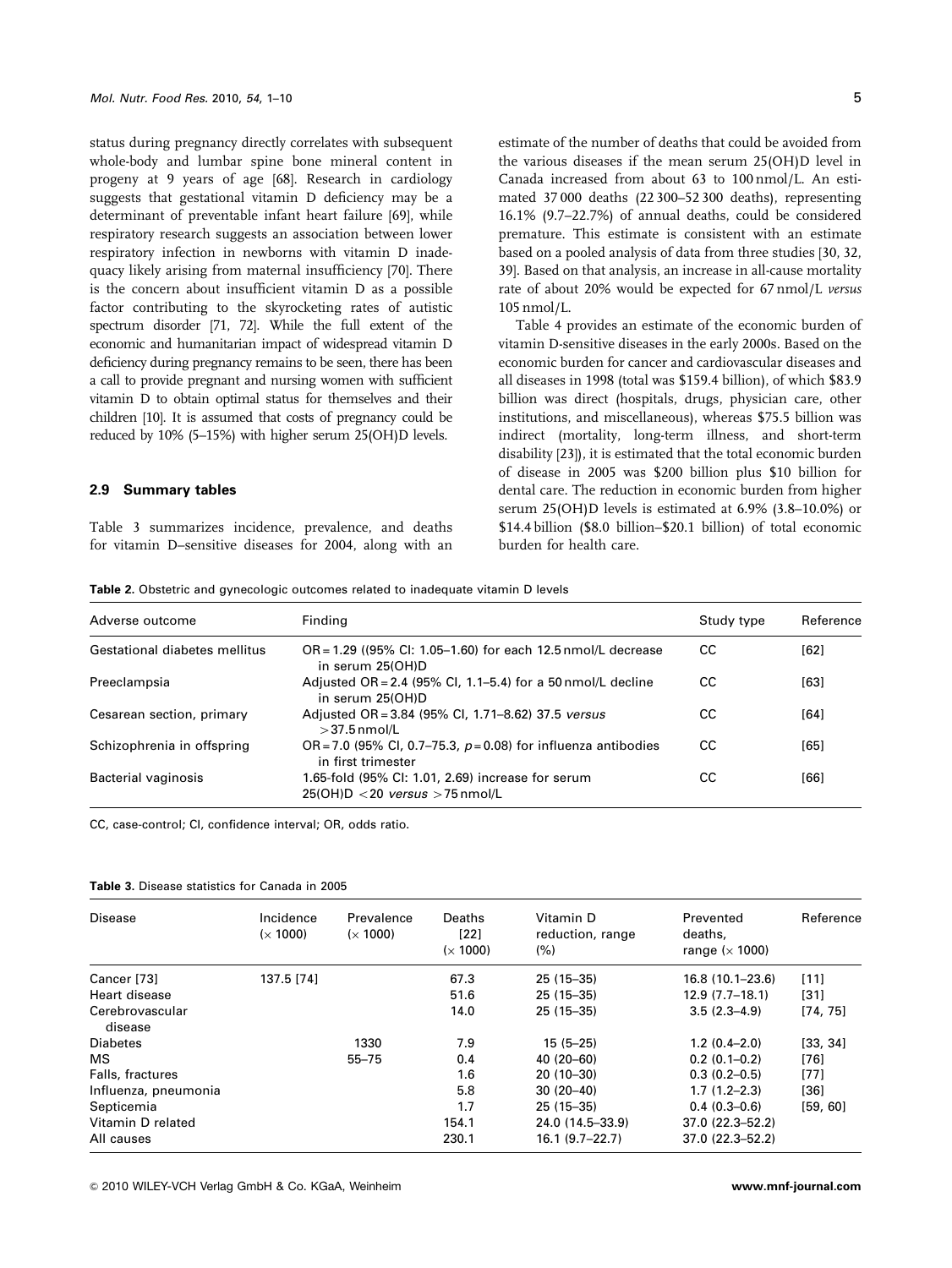| Disease                            | Cost in 1998 (\$B) | Cost in year (\$B) | Fraction linked to<br>low vitamin D (67 nmol/L)<br>compared with 100 nmol/L<br>(conservative) (%) | Economic burden (\$B) |
|------------------------------------|--------------------|--------------------|---------------------------------------------------------------------------------------------------|-----------------------|
| Cancer                             | 14.2               | 17.9 (2005)        | $25(15-35)$                                                                                       | $4.5(2.7-6.3)$        |
| Cardiovascular                     | 18.5               | 20.6 (1998)        | $25(15-35)$                                                                                       | $5.2(3.1 - 7.2)$      |
| Diabetes types 1 and 2             |                    | 9.9(2005)          | $15(5-25)$                                                                                        | $1.5(0.5-2.5)$        |
| MS                                 |                    | 1.0                | $40(20-60)$                                                                                       | $0.4(0.2-0.6)$        |
| Musculoskeletal <sup>a)</sup>      | 16.4               | 20.6 (2002)        | $10(5-15)$                                                                                        | $2.1(1.0-3.1)$        |
| Influenza, pneumonia               |                    | 1.4(2000)          | $30(20-40)$                                                                                       | $0.4(0.3-0.6)$        |
| Pregnancy, prenatal, birth defects |                    | 3.7                | $10(5-15)$                                                                                        | $0.4(0.2-0.6)$        |
| Vitamin D related (total)          |                    |                    |                                                                                                   | 14.5 (8.0–20.9)       |
| All diseases (total)               | 159.4              | 210                |                                                                                                   | 200                   |
| Vitamin D preventable (total)      |                    |                    | $6.9(3.8-10.0)$                                                                                   |                       |

**Table 4.** Economic burden of diseases for Canada in 1998 extrapolated to 2008 [23, 76]

a) Arthritis and osteoporosis (assumed that osteoporosis accounts for 40% and that half can be reduced by vitamin D).

## **3 Discussion**

This study estimates that the death rate in Canada could be reduced by 16.1% (9.7–22.7%) and that of the economic burden could be reduced by 7.3% (4.0–10.5%) if the mean serum 25(OH)D level in Canada were increased to 105 nmol/ L. That this estimate is reasonably accurate is supported by a recent study of mortality rate in the United States with respect to serum 25(OH)D levels. Data on 13 331 people aged more than 20 years from the Third National Health and Nutrition Examination Survey (NHANES III) were examined [39]. In a follow-up period of 8.7 years, there were 1806 deaths. Compared with the highest quartile  $(25(OH)D > 80 \text{ nmol/L})$ , those in the lowest quartile  $(25(OH)D < 44.5 \text{ nmol/L})$  had a 26% increased risk of death. There is also a meta-analysis of 18 vitamin D supplement studies that included 57 311 participants, of which 4777 died during the studies. The trial sizeadjusted mean duration was 5.7 years, the mean vitamin D dose was 528 IU, and the summary relative risk for mortality from any cause was 0.93 (95% confidence interval, 0.87–0.99) [79]. The mean dose, 528 IU, is considered sufficient to raise mean serum 25(OH)D levels by about 12.5 nmol/L [11]. Thus, the results of these two studies indicate the impact vitamin D status has on mortality.

Some of the benefits ascribed to vitamin D supplementation in various studies may be due to the effects of calcium, perhaps enhanced by vitamin D. There are benefits of calcium for many types of cancer [80] and other chronic diseases [81]. The study by Lappe et al. [11] found about half as much reduction in cancer incidence from calcium supplementation alone as with calcium plus vitamin D. However, in the analysis presented in this study, the effect ascribed to vitamin D is thought to be separate from any additional effect of calcium.

Vitamin D can be obtained from a variety of sources. Solar UVB is the most common natural source [18, 47]. Canadians cannot produce vitamin D from solar UVB for at least 4 months of the year. At high latitudes, marine fish and

mammals provided vitamin D, permitting humans to inhabit such regions [18, 82]. As an alternative, artificial solar UVB can also generate vitamin D. A few minutes in a sunbed with whole-body irradiance for those with Fitzgerald skin type 2 can generate about 10 000 IU [83, 84]. Those with skin type 1 should avoid using sunbeds, and those with skin type 5 require about five times longer to generate 10 000 IU. The simplest way to obtain adequate vitamin D is through supplements. An oral intake of 1000 IU/day of vitamin D increases serum 25(OH)D by about 15–25 nmol/L [11]. On the basis of prices available through the Internet in the United States, a year's supply of 3600 IU/day could cost as little as \$10. Fortifying more foods with vitamin D is also possible. In addition to milk and orange juice [85, 86], it is possible to fortify bread and other grain products [87]. Several studies have analyzed fortifying food with vitamin D [88]. However, there would be additional costs associated with the program such as testing serum 25(OH)D levels until reasonably accurate estimates of vitamin D dose– serum 25(OH)D response become available. Also, a limited number of susceptible individuals may develop hypercalcemia. There would also be administrative and other costs. It is difficult to estimate the total cost of a vitamin D program for Canada, but if the cost is assumed to be \$1 billion, it represents about 7% (5–12%) of the estimated benefits.

One consideration in changing vitamin D health policy is addressing and minimizing any adverse effects. The primary risk factor associated with vitamin D is extrarenal production of 1,25-dihydroxyvitamin D (1,25(OH)2D) that gets into the serum and may lead to hypercalcemia by drawing calcium from the bones. For most people, that complication would occur at serum 25(OH)D levels above 375 nmol/L [89]. For those with granulomatous diseases such as sarcoidosis, the body's innate immune system tries to fight a disease that is in intimate contact with the serum by generating 1,25(OH)2D. Similar effects can occur for about 10–15% of those with lymphoma. Those likely to suffer adverse effects are probably aware of their condition. They should have serum 25(OH)D,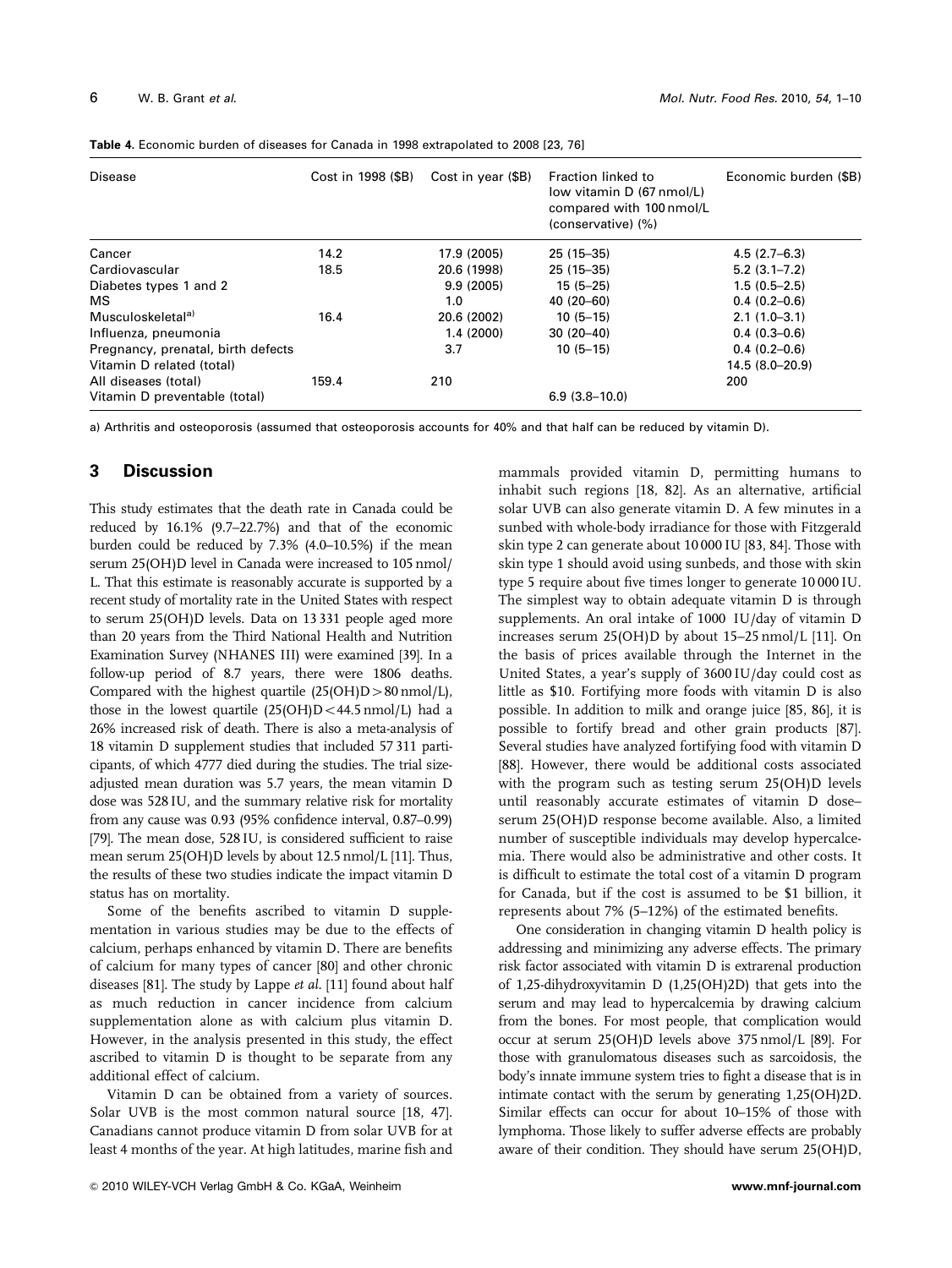1,25(OH)2D, and calcium levels measured if taking vitamin D supplements greater than 1000 IU/day.

Two Canadian health organizations have already begun recommending higher vitamin D intake. On the website of the Canadian Cancer Society, they state that ''Adults living in Canada should consider taking vitamin D supplementation of 1,000 international units (IU) a day during the fall and winter,'' a recommendation made public in the Globe and Mail newspaper on June 9, 2007. ''Adults at higher risk of having lower vitamin D levels should consider taking vitamin D supplementation of 1,000 IU/day all year round'' [90] (http://www.cancer.ca/Canada-wide/Prevention/Use%20Sun- $Sense/Vitamin%20D.aspx?sc_lang = en$  The Canadian Pediatrics Society recommends that ''Consideration should be given to administering 2000 IU of vitamin D daily to pregnant and lactating women, especially during the winter months, to maintain vitamin D sufficiency'' [91]. It appears that older Canadians have heeded the call for vitamin D supplementation, as adults 60–70 years in the preliminary CHMS dataset have a mean plasma 25(OH)D level of 73.5 nmol/L, a value almost 8 nmol/L above adults aged 40–59 years.

## **4 Concluding remarks**

The results of this study strongly suggest that the personal and economic burden of disease in Canada could be significantly reduced if the mean serum 25(OH)D level was increased from its current level of 67 nmol/L to the optimal level of 105 nmol/L. However, since implementation and compliance takes time and there are health benefits of vitamin D at all stages of life, some effects of low vitamin D earlier in life may never be fully overcome, so the beneficial effects would take a number of years to be fully realized. These results should increase interest by individuals, researchers, organizations, and agencies in Canada in assessing the health benefits of higher vitamin D production and intake and modifying practices and recommendations accordingly.

This work was sponsored by the Vitamin D Society (Canada) (W. B. G.). W. B. G. also receives funding from the UV Foundation (McLean, VA), the Vitamin D Society (Canada), the Sunlight Research Forum (Veldhoven), and Bio-Tech-Pharmacal (Fayetteville, AR). S. J. W. has received funding from the Dairy Farmers, Yoplait, and IADSA.

The authors have declared no conflict of interest.

# **5 References**

- [1] Garland, C. F., Garland, F. C., Gorham, E. D., Lipkin, M. *et al*., The role of vitamin D in cancer prevention. *Am. J. Public Health* 2006, *96*, 252–261.
- [2] Schwalfenberg, G., Not enough vitamin D: health consequences for Canadians. *Can. Fam. Physician* 2007, *53*, 841–854.
- [3] Holick, M. F., Vitamin D deficiency. *N. Engl. J. Med.* 2007, *357*, 266–281.
- [4] Cherniak, E. P., Florez, H., Roos, B. A., Troen, B. R., Levis, S., Hypovitaminosis D in the elderly: from bone to brain. *J. Nutr. Health Aging* 2008, *12*, 366–373.
- [5] White, J. H., Vitamin d signaling, infectious diseases, and regulation of innate immunity. *Infect. Immun.* 2008, *76*, 3837–3843.
- [6] Genuis, S. J., Schwalfenberg, G. K., Hiltz, M. N., Vaselenak, S. A., Vitamin D status of clinical practice populations at higher latitudes: analysis and applications. *Int. J. Environ. Res. Public Health* 2009, *6*, 151–173.
- [7] Webb, A. R., Kline, L., Holick, M. F., Influence of season and latitude on the cutaneous synthesis of vitamin D3: exposure to winter sunlight in Boston and Edmonton will not promote vitamin D3 synthesis in human skin. *J. Clin. Endocrinol. Metab.* 1988, *67*, 373–378.
- [8] Webb, A. R., Engelsen, O., Calculated ultraviolet exposure levels for a healthy vitamin D status. *Photochem. Photobiol.* 2006, *82*, 1697–1703.
- [9] Gorham, E. D., Garland, C. F., Garland, F. C., Grant, W. B. *et al*., Optimal vitamin D status for colorectal cancer prevention: a quantitative meta analysis. *Am. J. Prev. Med.* 2007, *32*, 210–216.
- [10] Hollis, B. W., Vitamin D requirement during pregnancy and lactation. *J. Bone Miner. Res.* 2007, *22*, V39–V44.
- [11] Lappe, J. M., Travers-Gustafson, D., Davies, K. M., Recker, R. R., Heaney, R. P., Vitamin D and calcium supplementation reduces cancer risk: results of a randomized trial. *Am. J. Clin. Nutr.* 2007, *85*, 1586–1591.
- [12] Cannell, J. J., Hollis, B. W., Zasloff, M., Heaney, R. P., Diagnosis and treatment of vitamin D deficiency. *Exp. Opin. Pharmacother.* 2008, *9*, 107–118.
- [13] Vieth, R., Cole, D. E., Hawker, G. A., Trang, H. M., Rubin, L. A., Wintertime vitamin D insufficiency is common in young Canadian women, and their vitamin D intake does not prevent it. *Eur. J. Clin. Nutr.* 2001, *55*, 1091–1097.
- [14] Rucker, D., Allan, J. A., Fick, G. H., Hanley, D. A., Vitamin D insufficiency in a population of healthy western Canadians. *Can. Med. Assoc. J.* 2002, *166*, 1517–1524.
- [15] Gozdzik, A., Barta, J. L., Wu, H., Wagner, D. *et al*., Low wintertime vitamin D levels in a sample of healthy young adults of diverse ancestry living in the Toronto area: associations with vitamin D intake and skin pigmentation. *Biomed Chromatogr. Public Health* 2008, *8*, 336.
- [16] Statistics Canada, Canadian Health Measures Survey: Vitamin D blood plasma concentrations in the population 2007/ 2008 (preliminary), 2009.
- [17] Grant, W. B., Garland, C. F., A critical review of studies on vitamin D in relation to colorectal cancer. *Nutr. Cancer* 2004, *48*, 115–123.
- [18] Jablonski, N. G., Chaplin, G., The evolution of human skin coloration. *J. Hum. Evol.* 2000, *39*, 57–106.
- [19] Kostner, K., Denzer, N., Muller, C. S., Klein, R. *et al*., The relevance of vitamin D receptor (VDR) gene polymorphisms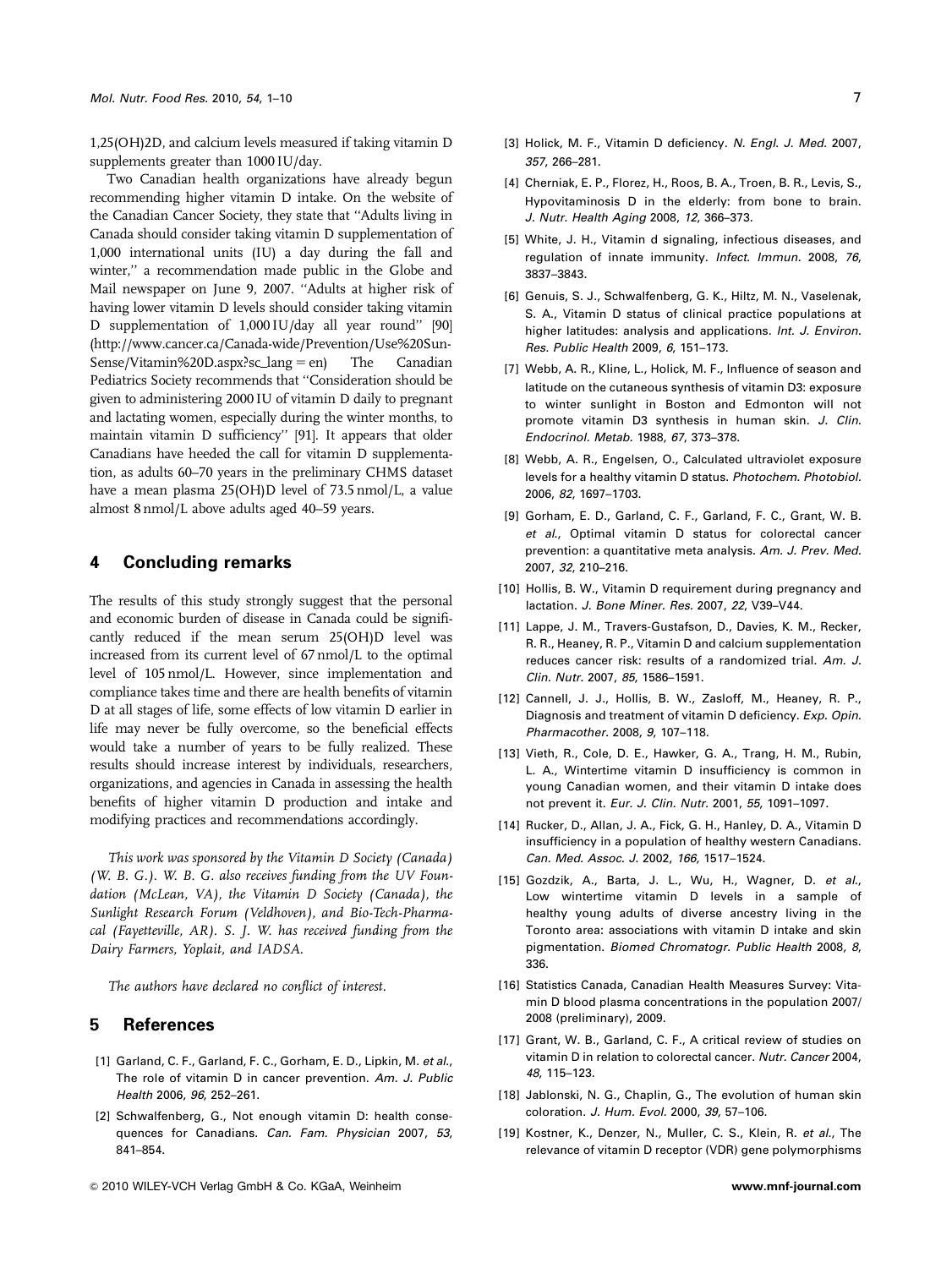for cancer: a review of the literature. *Anticancer Res.* 2009, *29*, 3511–3536.

- [20] Hill, A. B., The environment and disease: association or causation? *Proc. R. Soc. Med.* 1965, *58*, 295–300.
- [21] Grant, W. B., How strong is the evidence that solar ultraviolet B and vitamin D reduce the risk of cancer? An examination using Hill's criteria for causality. *Dermato-Endocrinology* 2009, *1*, 14–21.
- [22] Statistics Canada, Ranking and number of deaths for the 10 leading causes, Canada, 2000 to 2004, 2008.
- [23] Policy Research Division, S. P. D., Population and Public Health Branch, Health Canada, Economic Burden of Illness in Canada, 1998, 2002.
- [24] Canadian Institute for Health Information, National Health Expenditure Trends, 1975–2008, 2008.
- [25] Grant, W. B., Cross, H. S., Garland, C. F., Gorham, E. D. *et al*., Estimated benefit of increased vitamin D status in reducing the economic burden of disease in western Europe. *Prog. Biophys. Mol. Biol.* 2009, *99*, 104–113.
- [26] Abbas, S., Linseisen, J., Slanger, T., Kropp, S. *et al*., Serum 25-hydroxyvitamin D and risk of post-menopausal breast cancer – results of a large case-control study. *Carcinogenesis* 2008, *29*, 93–99.
- [27] Garland, C. F., Gorham, E. D., Mohr, S. B., Grant, W. B. *et al*., Vitamin D and prevention of breast cancer: pooled analysis. *J. Steroid Biochem. Mol. Biol.* 2007, *103*, 708–711.
- [28] Crew, K. D., Gammon, M. D., Steck, S. E., Hershman, D. L. *et al*., Association between plasma 25-hydroxyvitamin D and breast cancer risk. *Cancer Prev. Res. (Phila Pa)* 2009, *2*, 598–604.
- [29] Kilkkinen, A., Knekt, P., Aro, A., Rissanen, H. *et al*., Vitamin D status and the risk of cardiovascular disease death. *Am. J. Epidemiol.* 2009, *170*, 1032–1039.
- [30] Ginde, A. A., Scragg, R., Schwartz, R. S., Camargo, C. A., Jr., Prospective study of serum 25-hydroxyvitamin D level, cardiovascular disease mortality, and all-cause mortality in older US adults. *J. Am. Geriatr. Soc.* 2009, *57*, 1595–1603.
- [31] Giovannucci, E., Liu, Y., Hollis, B. W., Rimm, E. B., 25-Hydroxyvitamin D and risk of myocardial infarction in men: a prospective study. *Arch. Intern. Med.* 2008, *168*, 1174–1180.
- [32] Dobnig, H., Pilz, S., Scharnagl, H., Renner, W. *et al*., Independent association of low serum 25-hydroxyvitamin d and 1,25-dihydroxyvitamin d levels with all-cause and cardiovascular mortality. *Arch. Intern. Med.* 2008, *168*, 1340–1349.
- [33] Pittas, A. G., Dawson-Hughes, B., Li, T., Van Dam, R. M. *et al*., Vitamin D and calcium intake in relation to type 2 diabetes in women. *Diabetes Care* 2006, *29*, 650–656.
- [34] Knekt, P., Laaksonen, M., Mattila, C., Harkanen, T. *et al*., Serum vitamin D and subsequent occurrence of type 2 diabetes. *Epidemiology* 2008, *19*, 666–671.
- [35] Kirii, K., Mizoue, T., Iso, H., Takahashi, Y. *et al*., Calcium, vitamin D and dairy intake in relation to type 2 diabetes risk in a Japanese cohort. *Diabetologia* 2009, *52*, 2542–2550.
- [36] Aloia, J. F., Li-Ng, M., Re: epidemic influenza and vitamin D. *Epidemiol. Infect.* 2007, *135*, 1095–1096, author reply 1097–1098.
- [37] Grant, W. B., Giovannucci, E., The possible roles of solar ultraviolet-B radiation and vitamin D in reducing casefatality rates from the 1918–1919 influenza pandemic in the United States. *Dermato-Endocrinology* 2009, *1*, 215–219.
- [38] Bischoff-Ferrari, H. A., Dawson-Hughes, B., Staehelin, H. B., Orav, J. E. *et al*., Fall prevention with supplemental and active forms of vitamin D: a meta-analysis of randomised controlled trials. *Biomed. J.* 2009, *339*, b3692.
- [39] Melamed, M. L., Michos, E. D., Post, W., Astor, B., 25- Hydroxyvitamin D levels and the risk of mortality in the general population. *Arch. Intern. Med.* 2008, *168*, 1629–1637.
- [40] Pilz, S., Dobnig, H., Nijpels, G., Heine, R. J. *et al*., Vitamin D and mortality in older men and women. *Clin. Endocrinol. (Oxford)* 2009, *71*, 666–672.
- [41] Giovannucci, E., Liu, Y., Willett, W. C., Cancer incidence and mortality and vitamin D in black and white male health professionals. *Cancer Epidemiol. Biomarkers Prev.* 2006, *15*, 2467–2472.
- [42] Boscoe, F. P., Schymura, M. J., Solar ultraviolet-B exposure and cancer incidence and mortality in the United States, 1993–2002. *Biomed. Chromatogr. Cancer* 2006, *6*, 264.
- [43] von Hurst, P. R., Stonehouse, W., Matthys, C., Conlon, C. *et al*., Study protocol – metabolic syndrome, vitamin D and bone status in South Asian women living in Auckland, New Zealand: a randomised, placebo-controlled, double-blind vitamin D intervention. *Biomed. Chromatogr. Public Health* 2008, *8*, 267.
- [44] Chiu, K. C., Chu, A., Go, V. L., Saad, M. F., Hypovitaminosis D is associated with insulin resistance and beta cell dysfunction. *Am. J. Clin. Nutr.* 2004, *79*, 820–825.
- [45] Ascherio, A., Munger, K. L., Environmental risk factors for multiple sclerosis Part. I: the role of infection. *Ann. Neurol.* 2007, *61*, 288–299.
- [46] Wallin, M. T., Page, W. F., Kurtzke, J. F., Multiple sclerosis in US veterans of the Vietnam era and later military service: race, sex, and geography. *Ann. Neurol.* 2004, *55*, 65–71.
- [47] Grant, W. B., Holick, M. F., Benefits and requirements of vitamin D for optimal health: a review. *Altern. Med. Rev.* 2005, *10*, 94–111.
- [48] Cannell, J. J., Hollis, B. W., Use of vitamin D in clinical practice. *Altern. Med. Rev.* 2008, *13*, 6–20.
- [49] Pierrot-Deseilligny, C., Clinical implications of a possible role of vitamin D in multiple sclerosis. *J. Neurol.* 2009, *256*, 1468–1479.
- [50] Lips, P., Duong, T., Oleksik, A., Black, D. *et al*., A global study of vitamin D status and parathyroid function in postmenopausal women with osteoporosis: baseline data from the multiple outcomes of raloxifene zevaluation clinical trial. *J. Clin. Endocrinol. Metab.* 2001, *86*, 1212–1221.
- [51] Heaney, R. P., Davies, K. M., Chen, T. C., Holick, M. F., Barger-Lux, M. J., Human serum 25-hydroxycholecalciferol response to extended oral dosing with cholecalciferol. *Am. J. Clin. Nutr.* 2003, *77*, 204–210.
- [52] Broe, K. E., Chen, T. C., Weinberg, J., Bischoff-Ferrari, H. A. *et al*., A higher dose of vitamin d reduces the risk of falls in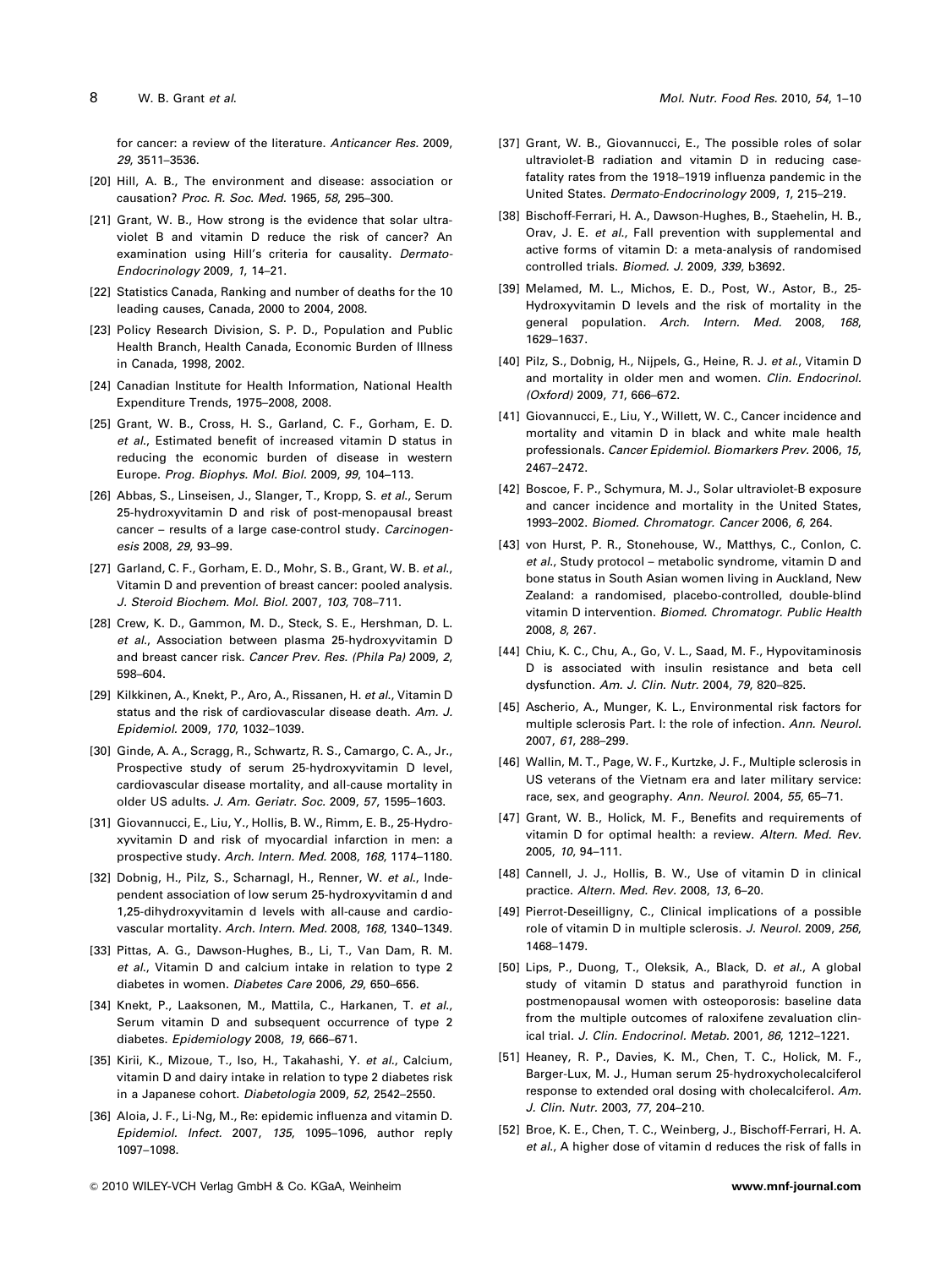nursing home residents: a randomized, multiple-dose study. *J. Am. Geriatr. Soc.* 2007, *55*, 234–239.

- [53] Bischoff-Ferrari, H. A., Willett, W. C., Wong, J. B., Giovannucci, E. *et al*., Fracture prevention with vitamin D supplementation: a meta-analysis of randomized controlled trials. *J. Am. Med. Assoc.* 2005, *293*, 2257–2264.
- [54] Cannell, J. J., Vieth, R., Umhau, J. C., Holick, M. F. *et al*., Epidemic influenza and vitamin D. *Epidemiol. Infect.* 2006, *134*, 1129–1140.
- [55] Liu, P. T., Stenger, S., Tang, D. H., Modlin, R. L., Cutting edge: vitamin D-mediated human antimicrobial activity against *Mycobacterium tuberculosis* is dependent on the induction of cathelicidin. *J. Immunol.* 2007, *179*, 2060–2063.
- [56] Mookherjee, N., Rehaume, L. M., Hancock, R. E., Cathelicidins and functional analogues as antisepsis molecules. *Exp. Opin. Ther. Targets* 2007, *11*, 993–1004.
- [57] Brundage, J. F., Shanks, G. D., Deaths from bacterial pneumonia during 1918–19 influenza pandemic. *Emerg. Infect. Dis.* 2008, *14*, 1193–1199.
- [58] McNally, J. D., Leis, K., Matheson, L. A., Karuananyake, C. *et al*., Vitamin D deficiency in young children with severe acute lower respiratory infection. *Pediatr. Pulmonol.* 2009, *44*, 981–988.
- [59] Grant, W. B., Solar ultraviolet-B irradiance and vitamin D may reduce the risk of septicemia. *Dermato-Endocrinology* 2009, *1*, 25–30.
- [60] Jeng, L., Yamshchikov, A. V., Judd, S. E., Blumberg, H. M. *et al*., Alterations in vitamin D status and anti-microbial peptide levels in patients in the intensive care unit with sepsis. *J. Transl. Med.* 2009, *7*, 28.
- [61] Binkley, N., Krueger, D., Evaluation and correction of low vitamin D status. *Curr. Osteoporos. Rep.* 2008, *6*, 95–99.
- [62] Zhang, C., Qiu, C., Hu, F. B., David, R. M. *et al*., Maternal plasma 25-hydroxyvitamin D concentrations and the risk for gestational diabetes mellitus. *PLoS One* 2008, *3*, e3753.
- [63] Bodnar, L. M., Catov, J. M., Simhan, H. N., Holick, M. F. *et al*., Maternal vitamin D deficiency increases the risk of preeclampsia. *J. Clin. Endocrinol. Metab.* 2007, *92*, 3517–3522.
- [64] Merewood, A., Mehta, S. D., Chen, T. C., Bauchner, H., Holick, M. F., Association between vitamin D deficiency and primary cesarean section. *J. Clin. Endocrinol. Metab.* 2009, *94*, 940–945.
- [65] Brown, A. S., Begg, M. D., Gravenstein, S., Schaefer, C. A. *et al*., Serologic evidence of prenatal influenza in the etiology of schizophrenia. *Arch. Gen. Psychiatry* 2004, *61*, 774–780.
- [66] Bodnar, L. M., Krohn, M. A., Simhan, H. N., Maternal vitamin D deficiency is associated with bacterial vaginosis in the first trimester of pregnancy. *J. Nutr.* 2009, *139*, 1157–1161.
- [67] Litonjua, A. A., Weiss, S. T., Is vitamin D deficiency to blame for the asthma epidemic? *J. Allergy Clin. Immunol.* 2007, *120*, 1031–1035.
- [68] Javaid, M. K., Crozier, S. R., Harvey, N. C., Gale, C. R. *et al*., Maternal vitamin D status during pregnancy and childhood

bone mass at age 9 years: a longitudinal study. *Lancet* 2006, *367*, 36–43.

- [69] Maiya, S., Sullivan, I., Allgrove, J., Yates, R. *et al*., Hypocalcaemia and vitamin D deficiency: an important, but preventable, cause of life-threatening infant heart failure. *Heart (Br. Cardiac Soc.)* 2008, *94*, 581–584.
- [70] Karatekin, G., Kaya, A., Salihoglu, O., Balci, H., Nuhoglu, A., Association of subclinical vitamin D deficiency in newborns with acute lower respiratory infection and their mothers. *Eur. J. Clin. Nutr.* 2009, *63*, 473–477.
- [71] Glaser, G., What if vitamin D deficiency is a cause of autism? *Sci. Am.* 2009, http://www.scientificamerican.com/ article.cfm?id=vitamin-d-and-autism.
- [72] Genuis, S. J., Bouchard, T. P., Celiac disease presenting as autism. *J. Child Neurol.* 2009, *25*, 114–119.
- [73] Ferlay, J., Bray, F., Pisani, P., Parkin, D. M., *CancerBase No. 5*, IARCPress, Lyon 2004.
- [74] Pilz, S., Dobnig, H., Fischer, J. E., Wellnitz, B. *et al*., Low vitamin d levels predict stroke in patients referred to coronary angiography. *Stroke* 2008, *39*, 2611–2613.
- [75] Wang, T. J., Pencina, M. J., Booth, S. L., Jacques, P. F. *et al*., Vitamin D deficiency and risk of cardiovascular disease. *Circulation* 2008, *117*, 503–511.
- [76] Grant, W. B., Hypothesis ultraviolet-B irradiance and vitamin D reduce the risk of viral infections and thus their sequelae, including autoimmune diseases and some cancers. *Photochem. Photobiol.* 2008, *84*, 356–365.
- [77] Bischoff-Ferrari, H. A., Dawson-Hughes, B., Willett, W. C., Staehelin, H. B. *et al*., Effect of Vitamin D on falls: a metaanalysis. *J. Am. Med. Assoc.* 2004, *291*, 1999–2006.
- [78] Patra, J., Popova, S., Rehm, J., Bondy, S. *et al*., Economic costs of chronic disease in Canada 1995-2003. Prepared for the Ontario Chronic Disease Prevention Alliance and the Ontario Public Health Association. 2007. http://www.ocdpa. on.ca/docs/OCDPA\_EconomicCosts.pdf.
- [79] Autier, P., Gandini, S., Vitamin D supplementation and total mortality: a meta-analysis of randomized controlled trials. *Arch. Intern. Med.* 2007, *167*, 1730–1737.
- [80] Lamprecht, S. A., Lipkin, M., Chemoprevention of colon cancer by calcium, vitamin D and folate: molecular mechanisms. *Nat. Rev. Cancer* 2003, *3*, 601–614.
- [81] Peterlik, M., Cross, H. S., Vitamin D and calcium insufficiency-related chronic diseases: molecular and cellular pathophysiology. *Eur. J. Clin. Nutr.* 2009, *63*, 1377– 1386.
- [82] Lu, Z., Chen, T. C., Zhang, A., Persons, K. S. *et al*., An evaluation of the vitamin D3 content in fish: Is the vitamin D content adequate to satisfy the dietary requirement for vitamin D? *J. Steroid Biochem. Mol. Biol.* 2007, *103*, 642–644.
- [83] MacLaughlin, J., Holick, M. F., Aging decreases the capacity of human skin to produce vitamin D3. *J. Clin. Invest.* 1985, *76*, 1536–1538.
- [84] Porojnicu, A. C., Bruland, O. S., Aksnes, L., Grant, W. B., Moan, J., Sun beds and cod liver oil as vitamin D sources. *J. Photochem. Photobiol. B* 2008, *91*, 125–131.